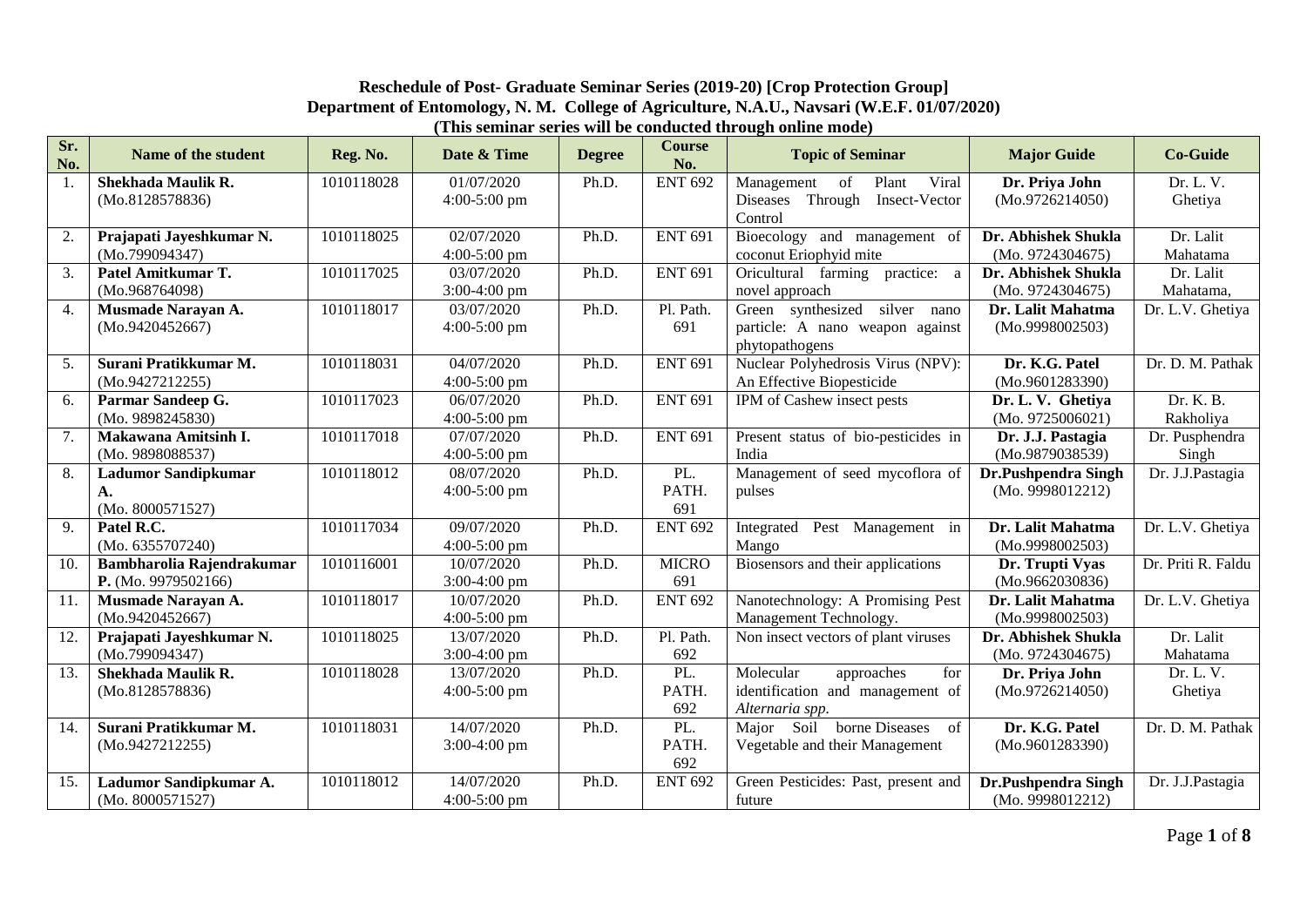| Sr.<br>No. | Name of the student | Reg. No.   | Date & Time    | <b>Degree</b> | <b>Course</b><br>No. | <b>Topic of Seminar</b>               | <b>Major Guide</b> | Co-Guide         |
|------------|---------------------|------------|----------------|---------------|----------------------|---------------------------------------|--------------------|------------------|
| 16.        | Surabhika Panda     | 1010118030 | 15/07/2020     | Ph.D.         | <b>ENT 691</b>       | Mechanism of resistance in plants     | Dr. J.J. Pastagia  | Dr. Lalit        |
|            | (Mo. 9439917673)    |            | $3:00-4:00$ pm |               |                      | through<br>against<br>insect<br>pests | (Mo.9879038539)    | Mahatma          |
|            |                     |            |                |               |                      | exogenous application of silicon      |                    |                  |
|            | Patel R.C.          | 1010117034 | 15/07/2020     | Ph.D.         | Pl. Path.            | Integrated Disease Management in      | Dr. Lalit Mahatma  | Dr. L.V. Ghetiya |
|            | (Mo. 6355707240)    |            | $4:00-5:00$ pm |               | 691                  | Mango                                 | (Mo.9998002503)    |                  |

#### **Important instructions:**

- 1. All the concern students are strictly instructed to check all relevant details and deliver their seminar as per reschedule.
- **2. Seminar/s will not be postponed under any circumstances and such postponed seminar/s will be conducted only in upcoming series.**
- **3. The final gist should be submitted (PDF file) a day before your seminar schedule in whatsapp group (PG seminar 2019-20). Moreover, PPT presentation should be submitted to email ID: [headentonau@gmail.com](mailto:headentonau@gmail.com) at least 3 days before your presentation (Late submission will not be entertained). PG seminar coordinator will upload the same PPT in online mode on presentation day. The mode of seminar will be communicated through whatsapp group. Joining link will be shared in aforementioned**  whatsapp group on same day at least 30 minutes before the presentation. All the students are instructed to join the seminar through their record name only. All participants **(Advisory committee, other faculty members and students) have to join the session within given time so that seminar will run smoothly.**
- **4.** All Head of Department/ concern Major Guide/Co-guide are hereby instructed that please arrange the departmental online mode presentation of all registered students at least before 5 days of the scheduled programme and the same date should be mentioned in final seminar script (gist) as per provided specimen.

 **No. ACN/Ento/P.G. Seminar 2019-20/1525/2020, Navsari Date: 24/06/2020**

**Professor & Head P.G. Seminar Coordinator Crop Protection Group N.M.C.A., N.A.U., Navsari** 

#### **CFWRCs (Through NAU website):**

- 1. All respective Seminar Guide (Major Guide/Co-guide) for information and make the arrangement for departmental presentation of concern student before the final presentation.
- 2. The Dean & Principal, CoA., NAU, Bharuch/ACHF., N.A.U., Navsari for your kind information and necessary action please.
- 3. The Principal, NMCA/ACHF., N.A.U., Navsari for your kind information and necessary action please.
- 4. Dr. R. M. Pankhaniya, Associate Professor, Department of Agronomy & P.G. Academic In-charge, N.M.C.A., Navsari for information please.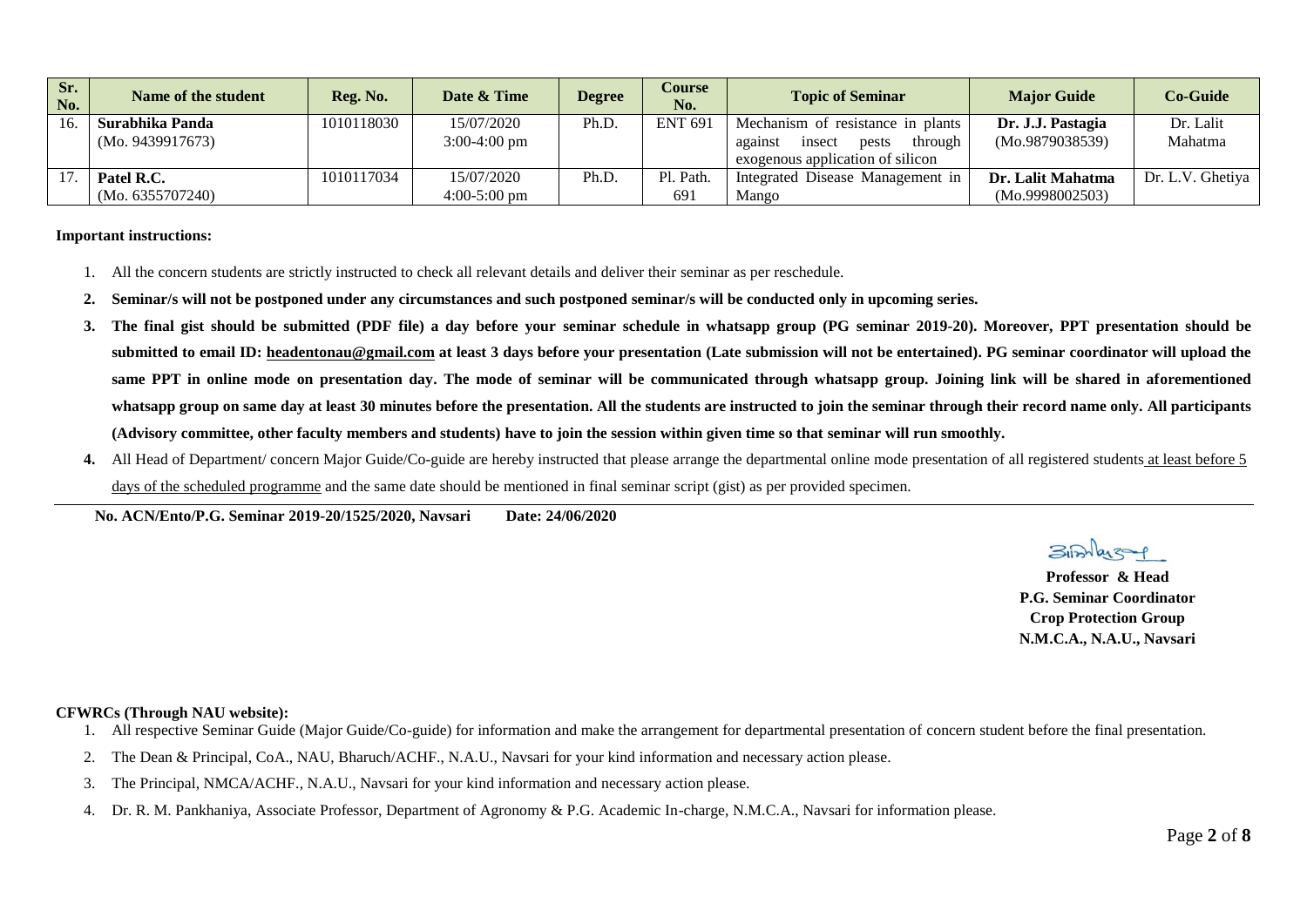- 5. Professor and Head, Department of Plant Pathology., NMCA., NAU., Navsari for information.
- 6. HOD, NMCA., NAU., Navsari for information and not to keep any Internal examination (s)/PG classes during the PG seminar schedule.
- 7. PG Seminar Coordinator, ACHF., NAU., Navsari for information please.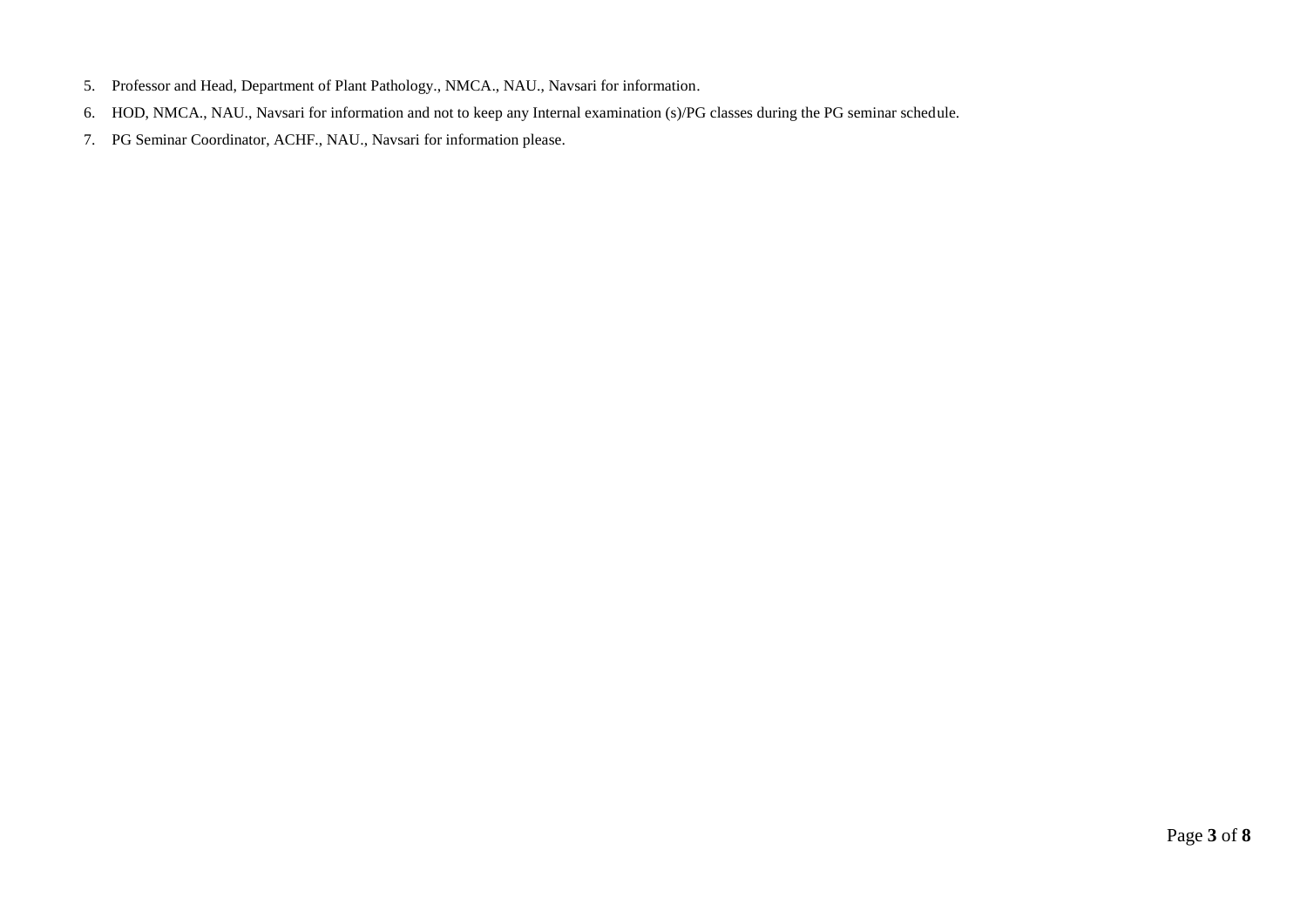# **Specimen copy for P.G. Seminar script (Gist)**

# **POST GRADUATE FACULTY N.M. COLLEGE OF AGRICULTURE NAVSARI AGRICULTURAL UNIVERSITY, NAVSARI**

 $\overline{1}$ 

| <b>CROP PROTECTION GROUP</b>                                                     |            |                                      |               |  |  |  |  |
|----------------------------------------------------------------------------------|------------|--------------------------------------|---------------|--|--|--|--|
| <b>Name of Speaker:</b>                                                          | Mr. XYZ    | Degree/Course:                       | Ph.D./ENT 691 |  |  |  |  |
| Reg. No.                                                                         | 1010119999 | <b>Department presentation date:</b> | 25/06/2020    |  |  |  |  |
| <b>Major Guide:</b>                                                              | Dr. ABC    | <b>Final presentation date:</b>      | 01/07/2020    |  |  |  |  |
| $4:00-5:00$ PM<br>Dr. CBA<br><b>Co-Guide:</b><br><b>Final presentation time:</b> |            |                                      |               |  |  |  |  |
| Topic: Role of information technology in pest management                         |            |                                      |               |  |  |  |  |

**Note: Prepare Script/gist as per provided guidelines.**

٦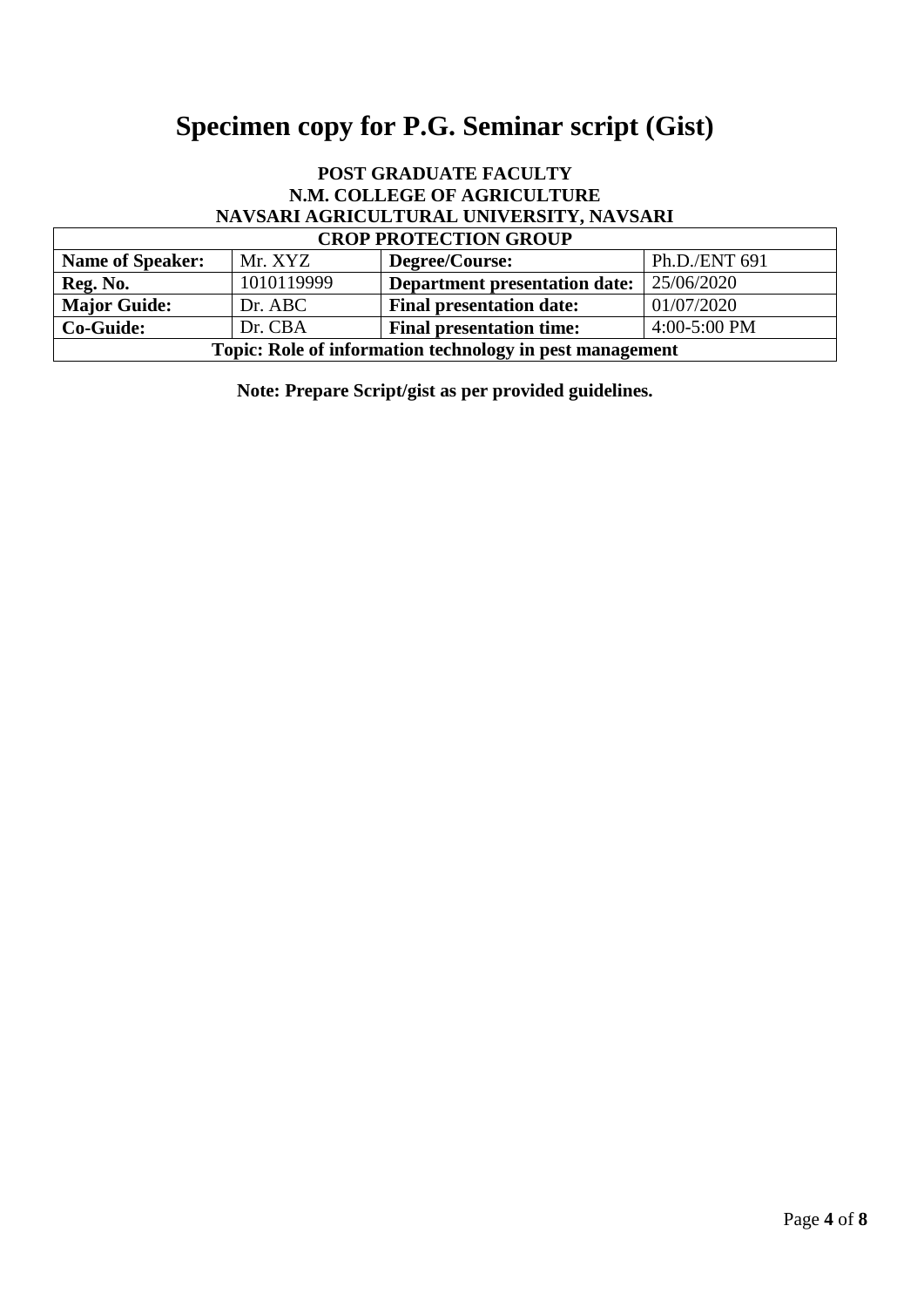### **Read 1. Circular of P.G. Seminar Coordinator (Crop Protection Group) letter No.ACN/Ento/P.G. Sem Topic/1309/2020 Navsari Date: 14/02/2020**

## **2. Schedule of P.G. Seminar series 2019-20 (Crop Protection Group) vide No.ACN/Ento/P.G. Sem Topic/1501/2020 Navsari Date: 16/03/2020**

#### **General Guidelines for Post Graduate Seminar**

The programme of P.G. seminar Series July 2020 is enclosed herewith for information and necessary action for this semester commenced from July 2020. It is further informed that under normal circumstances, no changes will be allowed in date and time of seminar schedule. The concerned HOD, staff members and P.G. students are requested to attend and actively participate in the seminar. They are also advised to interact with the speaker and make the seminar more live and interactive. All speakers have to justify their presentation at least within one hour including last 15 min. for proficient discussion (1 hr = 45 min. presentation + 15 min. discussion). **All P.G. Students should note that minimum 75% attendance is compulsory at M.Sc. (Ag.) and Ph.D. levels.** It is mandatory for Major Guide and Co-guide to remain present to evaluate the seminar. All the Major Guides are requested to inform the Coguide/committee members of their students to remain present in the seminar and seminar guide has to make necessary arrangement of signature of all committee members. **All the Major Guides/seminar guides are also requested to send only the "REPORT OF SEMINAR" on the basis of Appendix-A along with two copies of Final seminar script (gist) after completion of seminar to the undersigned within one week. At the end of P.G. Seminar Series July 2020, Major/Seminar Guide will have to submit the Grade sheet of seminar (In duplicate) in examination software and the grade sheet generated by the examination software must be submitted (Only barcoded copy) to the Principal, N. M. College of Agriculture, Navsari.** All PG Guides/students are hereby instructed to pursue the lasted guidelines of office of the Registrar/The Principal (NMCA), NAU., Navsari for PG seminar presentation and mark entry in Examination software by considering the current situation of COVID-19 pandemic. The Guidelines for preparation of Seminar Script and Power Point Presentation are mentioned hereunder for further necessary action please.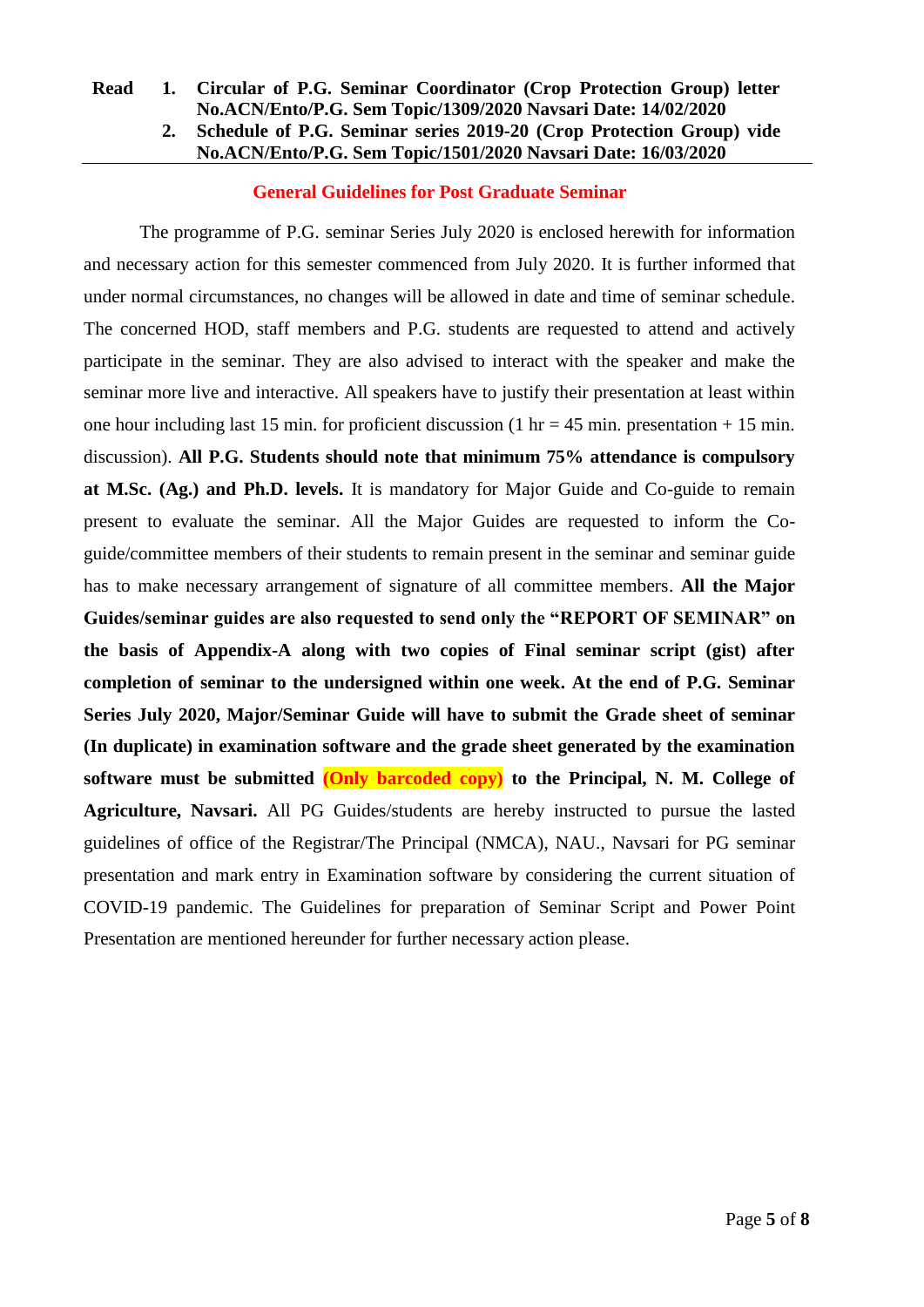#### **Guidelines for preparation of seminar script and Power Point Presentation for P.G. Seminar Series: July 2020: Crop Protection Group N.M. College of Agriculture, Navsari Agricultural University, Navsari**

#### **Preparation of Seminar Script (Gist):**

- PG seminar Coordinator may be asked for original research papers/abstract/articles for the verification and authentication purpose during the course of presentation.
- Prepare Seminar Script (Gist) within two pages (i.e. Single A4 page) only in Times New Roman with minimum font size 11. Distribute script in the beginning of the presentation to all the available faculty members as well as P.G. students.
- Carefully proof your script for spelling mistakes and grammatical errors before final print. More than four mistakes in spelling/typing/grammar will not be allowed in the script.
- References should be quoted strictly in alphabetical orders.
- Research work pertaining to seminar topic under Gujarat condition must be included in the seminar, if it is available.
- There is no necessity of giving sub titles/sub-headings in the script.

#### **Power Point Presentation:**

 While addressing to the audience, the seminar speaker should introduce him/her self and give brief account of UG/PG studies and regarding research work, if started.

- Give introduction and conclusion of the seminar without the help of any visual aids.
- Write in bullet form, not in complete sentences. Include 4-5 points per slide.
- Avoid wordiness: use key words and phrases only.
- Concentrate towards audience on what you are saying.
- Do not use distracting animations and do not go for overboard with the animations.
- Use different font size e.g. Title 36, text 28 and subsequent 24. Minimum font size will be 18.
- Use a regular font like Times New Roman or Arial. Don't use complicated fonts.
- Capitalize only when necessary. It is difficult to read/understand.
- Use a colour of font that contrasts sharply with the background. e.g. blue font on white background.
- Use only 2 to 3 colours for different points, if necessary.
- Use the same background consistently throughout your presentation.
- Proof your slides for technical error, spelling mistakes and grammatical errors.
- Give readable numbers to all the slides of your presentation on the bottom at right corner is mandatory.
- Conclude your presentation by considering quoted references only i.e. generalized conclusion/statement will not be accepted.
- Provide the source at the bottom of concern slide: If e-source or printed source is not mentioned in the gist. Mention the courtesy for the slides/photographs, if applicable.
- Seminar related forms (APPENDIX-A/Report of Seminar/Result of Seminar) are given hereunder for your information. Prescribed forms should be filled in legible writing style or it may be printed on A4 size paper. These forms can be downloaded from www.nau.in

\*\*\*\*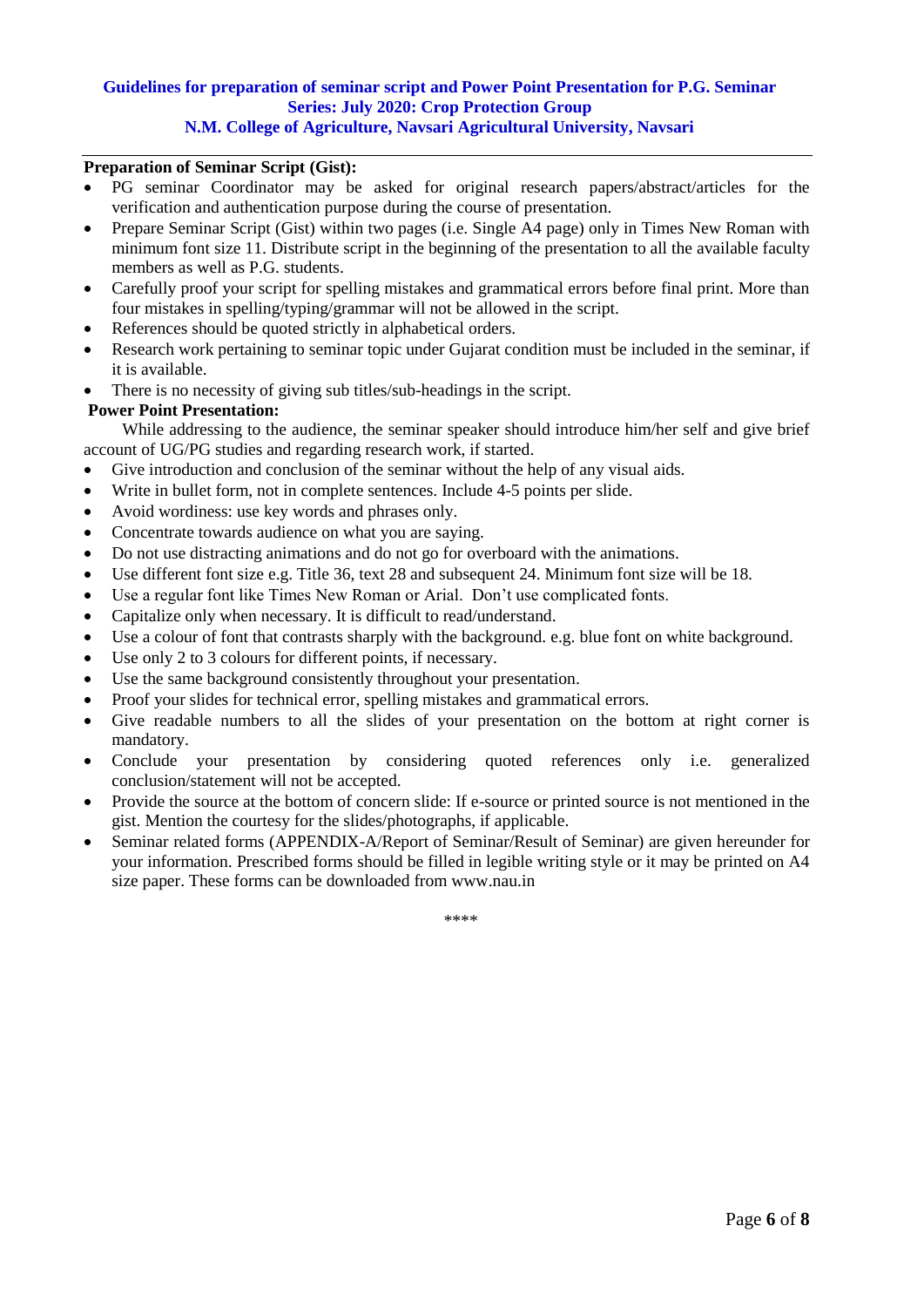# *Confidential**(5 copies)*

# **APPENDIX-A Post Graduate Seminar Evaluation Score Card Name of College: N.M. College of Agriculture, N.A.U., Navsari**

|    | Tunite of Conego, Furth Conego of regrientately Furthern Partonia |                        |  |  |  |  |  |  |
|----|-------------------------------------------------------------------|------------------------|--|--|--|--|--|--|
| 1. | Name of student<br>(In capital letter)                            | $\bullet$<br>$\bullet$ |  |  |  |  |  |  |
| 2. | <b>Registration No.</b>                                           | $\bullet$<br>$\bullet$ |  |  |  |  |  |  |
| 3. | <b>Degree</b>                                                     | $\bullet$<br>$\bullet$ |  |  |  |  |  |  |
| 4. | <b>Discipline</b>                                                 |                        |  |  |  |  |  |  |
|    | <b>Major</b>                                                      | :                      |  |  |  |  |  |  |
|    | <b>Minor/Supporting</b>                                           | $\ddot{\cdot}$         |  |  |  |  |  |  |
| 5. | <b>Seminar topic</b>                                              | $\bullet$<br>$\bullet$ |  |  |  |  |  |  |
| 6. | <b>Date of Seminar</b>                                            | $\ddot{\cdot}$         |  |  |  |  |  |  |
| 7. | Course No.                                                        | $\bullet$<br>$\bullet$ |  |  |  |  |  |  |
| 8. | <b>Semester</b>                                                   | $\bullet$<br>$\bullet$ |  |  |  |  |  |  |

# **EVALUATION REPORT**

| Sr.   |                                                                                                                                                                        | <b>Marks</b>   |                 |  |
|-------|------------------------------------------------------------------------------------------------------------------------------------------------------------------------|----------------|-----------------|--|
| No.   | Aspect                                                                                                                                                                 | <b>Maximum</b> | <b>Obtained</b> |  |
| (i)   | <b>Synopsis</b><br>(Covering objective, theme, methodology, literature appropriate to the<br>topic)                                                                    | 10             |                 |  |
| (ii)  | Presentation<br>Language $(10) +$ Style $(5) +$ Time $(5)$                                                                                                             | 20             |                 |  |
| (iii) | Justice to the theme.<br>.(30)<br>(a) Presentation and expression<br>(Covering/not up to the mark).                                                                    | 20             |                 |  |
|       | (b) Material presented<br>(Appropriate/unnecessary/repetition/hardly justifying theme).                                                                                | 10             |                 |  |
| (iv)  | Preparation of matter/Material/ Charts/ Tables, slides, live specimens<br>(Clarity content, easy in understanding the matters, statistical base<br>and colour choice). | 15             |                 |  |
| (v)   | Discussion (Own seminar) Ability to answer the queries/questions,<br>etc.                                                                                              | 25             |                 |  |
|       | <b>Total score</b>                                                                                                                                                     | 100            |                 |  |
|       | <b>Average Score</b>                                                                                                                                                   | Out of 10      |                 |  |
|       | Evoluctore Cianctures                                                                                                                                                  |                |                 |  |

**Evaluators Signature: Name: Designation:**